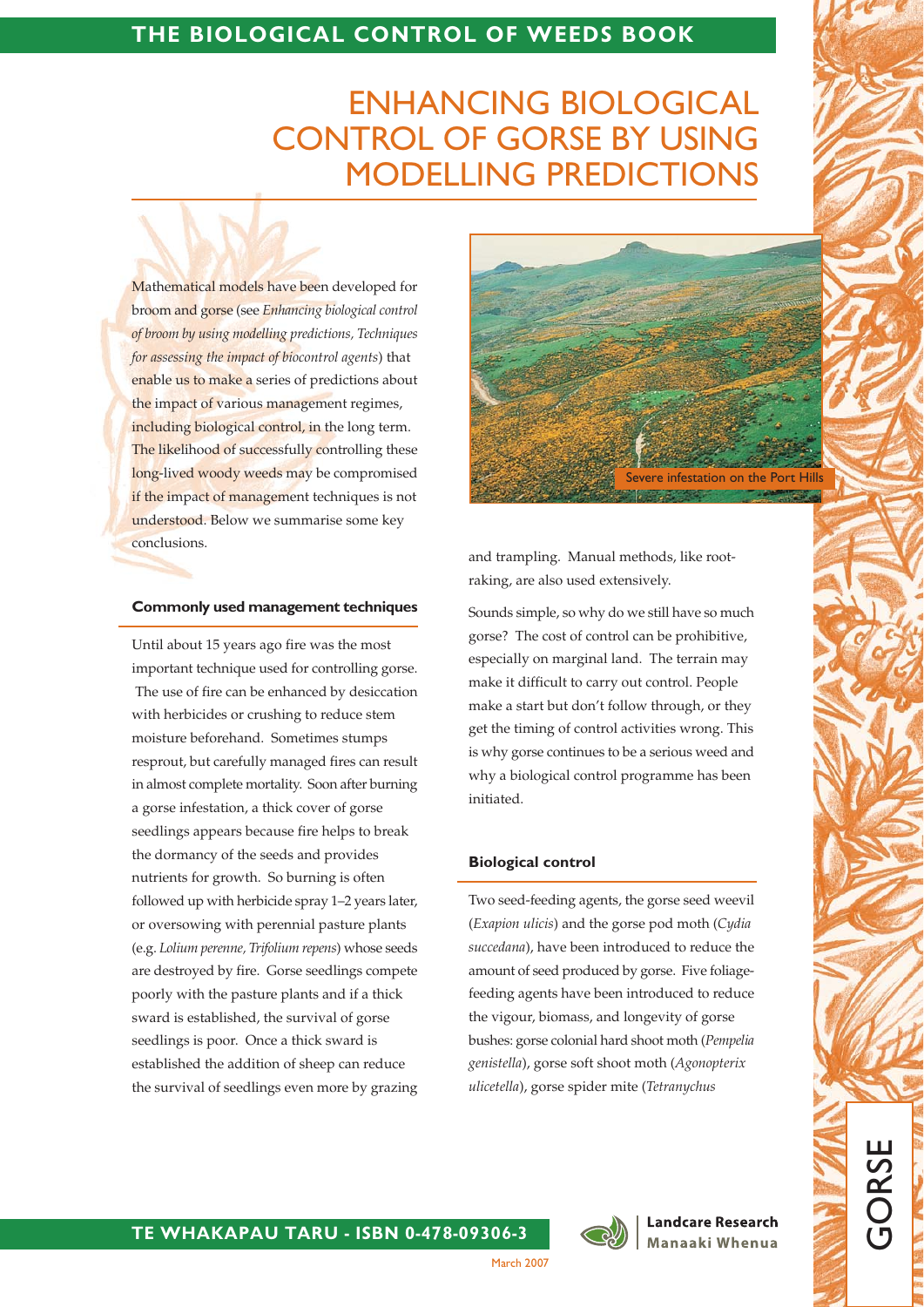

lintearius), and gorse thrips (Sericothrips staphylinus). It is too soon to know what collective impact these agents will have in New Zealand. A classic study carried out in the 1960s and 70s in the UK indicated that natural enemies have a major impact on the growth and mortality of broom bushes and we expect the same is true for gorse. Our work suggests that our biological control agents may be able to reduce the size of plants, the maximum age of plants, seed production, the rate of spread, and the probability of recruitment of replacement plants.

See also Gorse colonial hard shoot moth, Gorse pod moth, Gorse seed weevil, Gorse soft shoot moth, Gorse spider mite, Gorse thrips.

# What do we know about gorse population dynamics?

In New Zealand gorse usually grows about 2-4 m tall. Gorse tends to grow in even-aged cohorts and recruitment does not usually occur under mature plants (perhaps due to shading and lack of moisture). Recruitment becomes more common once gaps appear as individual gorse plants begin to die or disturbances occur (e.g. fire). Individual plants can live to around 30 years. Plants start flowering around 2-3 years old. Flowers are produced in spring and autumn, and although mature plants can produce more than 20,000 seeds per year, almost all fall within 5 m of the parent plant. A high proportion of seeds are dormant and substantial seed banks can accumulate in the soil and survive for decades. They cannot germinate if buried deeper than 5 cm.

## What does the model predict?

If a gorse infestation is subjected to frequent large-scale disturbances, e.g. herbicide, fire, ploughing etc., that prevent any gorse plants from ever seeding, then the infestation must eventually die out as the seed bank becomes exhausted. This means that if you treat your gorse infestation at least every 2 years in a way that ensures no plants set seed, then eventually you will win. It is also critical to treat outlying plants because otherwise they will be able to set up new seed banks and replenish old ones. However, if you cannot maintain this pressure for as long as it takes to exhaust the seedbank (which could be several decades), or you miss the odd treatment along the way (allowing some plants to set seed), then you will be fighting a losing battle (see Graph 1). Obviously this is likely to be impractical, so how can biological control ease the burden?



Graph I: The predicted amount of gorse cover (without biological control) assuming large-scale disturbances kill 95% of plants. The model assumes a long time period (at least 50 years).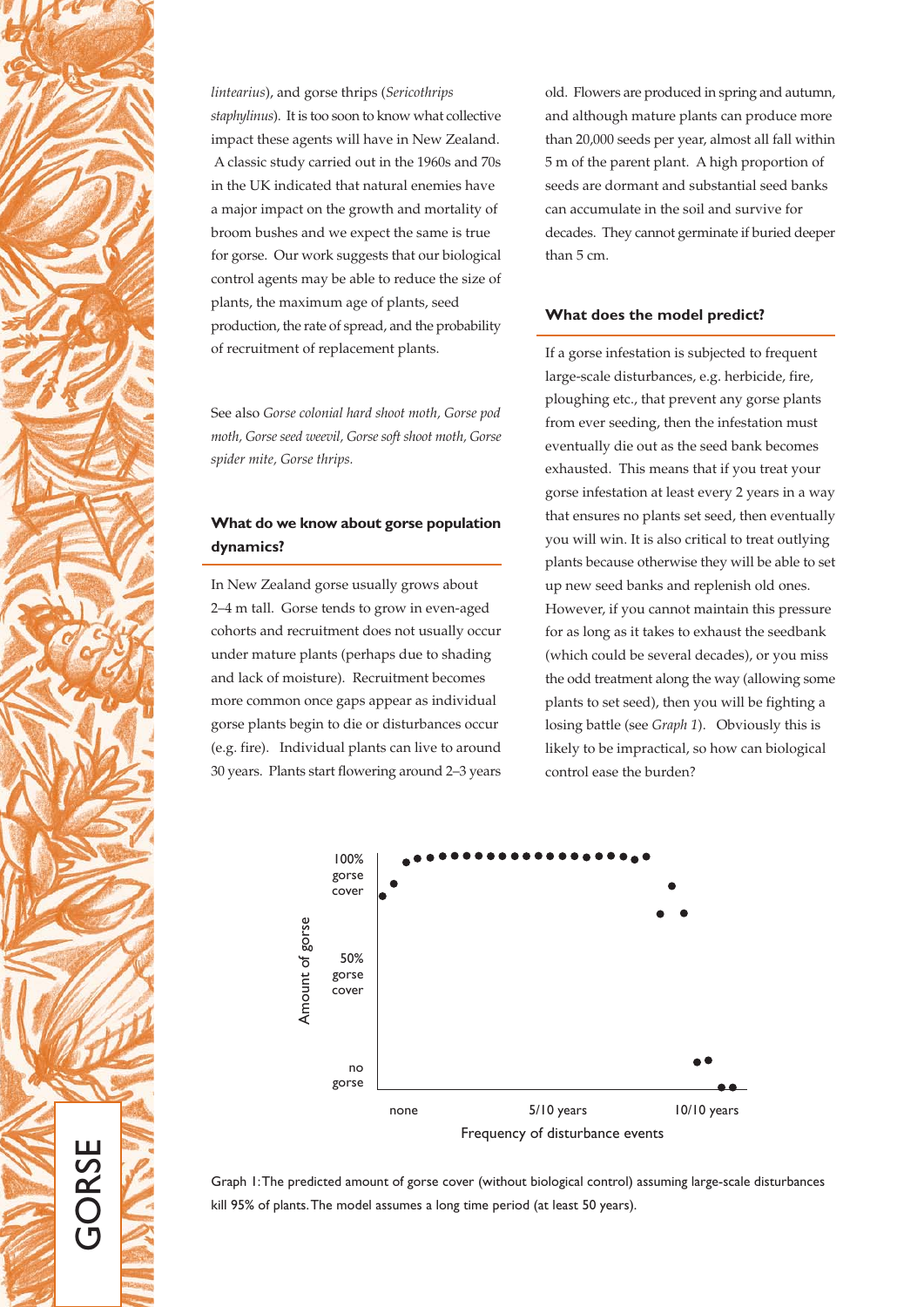

Graph 2: The predicted amount of gorse cover assuming 95% of seeds are destroyed by seed feeders and there is 50% survival of seedlings that grow from the remaining 5% of seeds. The model assumes a long time period (at least 50 years).

The more seeds that gorse produces the higher the likelihood that infestations will spread around the edges and that some seeds will find their way to new areas. Therefore seed feeders should reduce the rate with which gorse invades new areas.

The model predicts that under certain conditions seed feeders could also help to reduce existing gorse populations, but only if they are used in conjunction with appropriate and careful

management practices. For example, even if seed feeders are able to destroy nearly all of the seeds produced each year (95%), gorse infestations are unlikely to decline if management practices allow the few remaining seeds to grow - there will still be more than enough new plants to replace old ones (see Graph 2). However, if these few remaining seeds are not given a good environment to grow in, then gorse infestations should begin to decline (see Graph 3). Reducing the survival of seedlings is the key to control,



Graph 3: The predicted amount of gorse cover assuming 95% of seeds are destroyed by seed feeders and there is only 1% survival of seedlings that grow from the remaining 5% of seeds. The model assumes a long time period (at least 50 years).